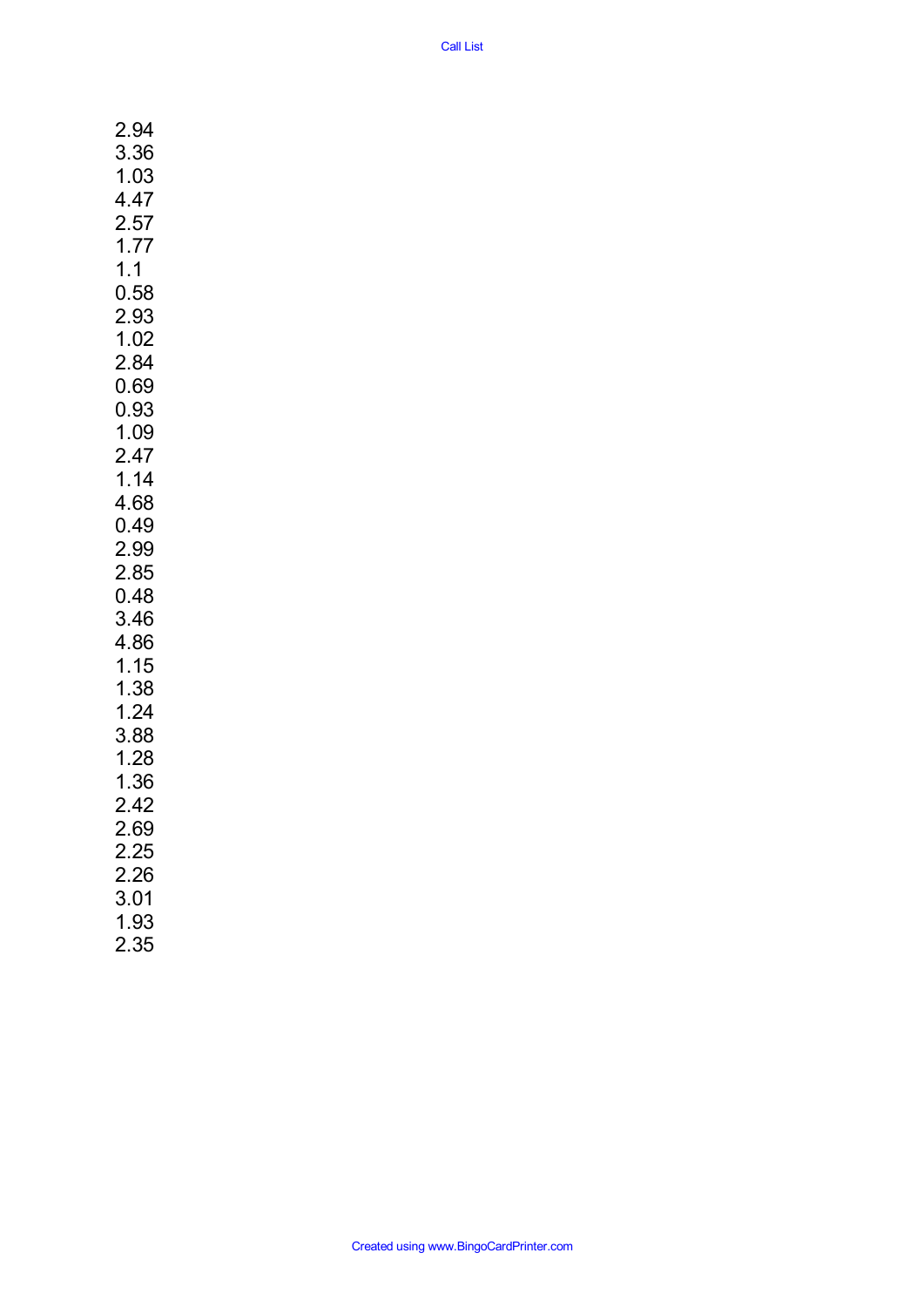| $\mathbf B$ |      | N             | $\overline{G}$ |      |  |
|-------------|------|---------------|----------------|------|--|
| 2.94        | 1.77 | 2.84          | 2.47           | 2.85 |  |
| 3.36        | 1.1  | 0.69          | 1.14           | 0.48 |  |
| 1.03        | 0.58 | Free<br>Space | 4.68           | 3.46 |  |
| 4.47        | 2.93 | 0.93          | 0.49           | 4.86 |  |
| 2.57        | 1.02 | 1.09          | 2.99           | 1.15 |  |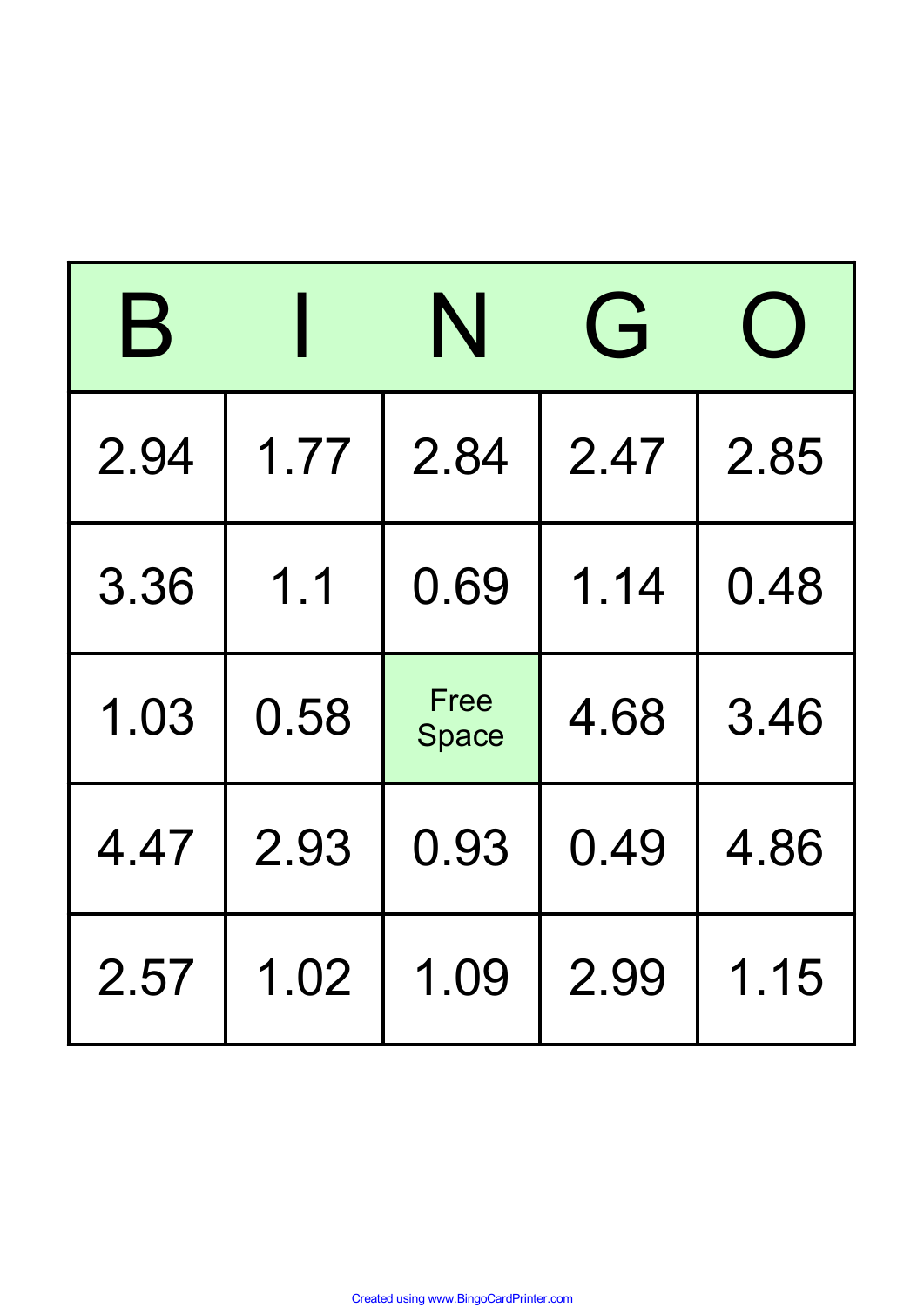| $\mathbf B$ |      | N             | $\overrightarrow{F}$ |      |  |
|-------------|------|---------------|----------------------|------|--|
| 1.15        | 0.93 | 2.42          | 0.58                 | 4.47 |  |
| 2.94        | 0.69 | 3.88          | 2.26                 | 3.46 |  |
| 1.14        | 1.38 | Free<br>Space | 3.01                 | 1.03 |  |
| 2.69        | 1.36 | 2.35          | 2.85                 | 2.57 |  |
| 0.49        | 1.02 | 4.68          | 2.99                 | 2.47 |  |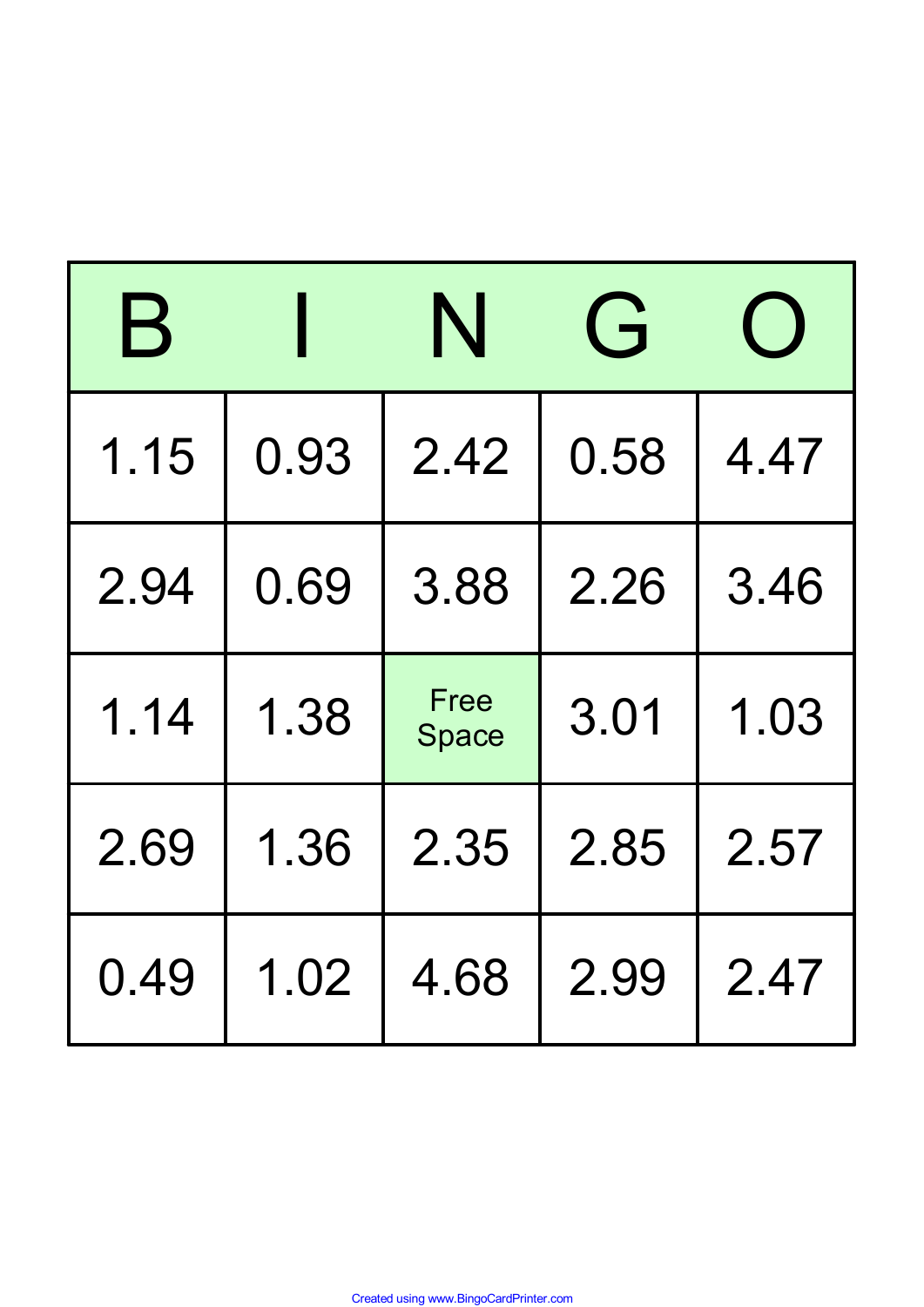| $\bm{\mathsf{B}}$ |      | N             | $\overrightarrow{F}$ |      |  |
|-------------------|------|---------------|----------------------|------|--|
| 1.24              | 0.48 | 1.28          | 1.09                 | 1.15 |  |
| 1.03              | 2.57 | 1.1           | 2.69                 | 2.35 |  |
| 2.47              | 4.86 | Free<br>Space | 2.93                 | 1.93 |  |
| 0.69              | 4.68 | 2.85          | 1.77                 | 2.99 |  |
| 2.94              | 1.02 | 3.36          | 0.58                 | 3.46 |  |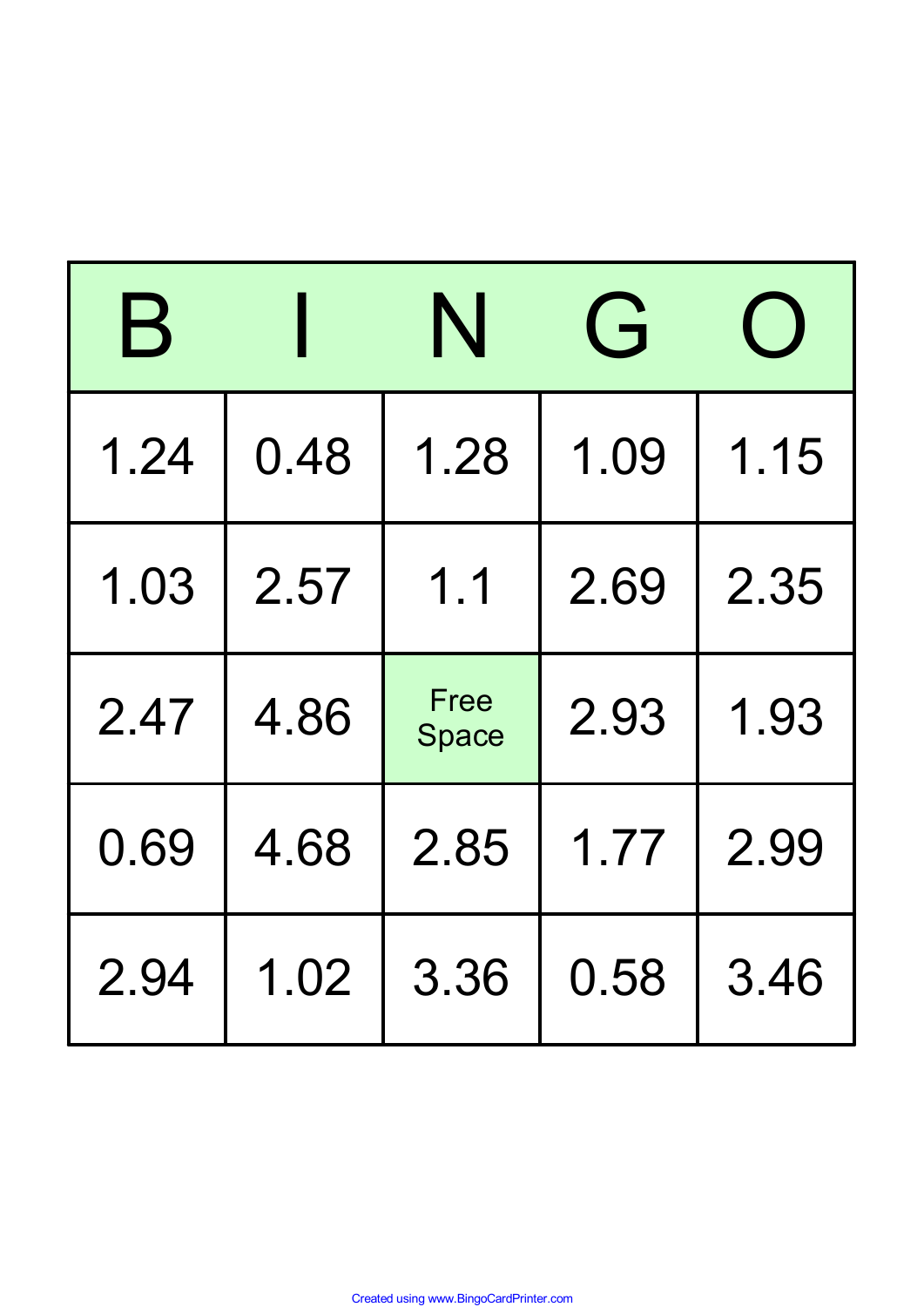| $\mathbf B$ |      | N             | $\overrightarrow{F}$ |      |  |
|-------------|------|---------------|----------------------|------|--|
| 3.36        | 1.36 | 2.85          | 1.38                 | 0.58 |  |
| 1.77        | 1.02 | 2.84          | 0.48                 | 1.03 |  |
| 2.94        | 1.24 | Free<br>Space | 2.47                 | 0.49 |  |
| 4.68        | 3.01 | 1.93          | 1.14                 | 3.46 |  |
| 2.26        | 2.42 | 4.47          | 4.86                 | 3.88 |  |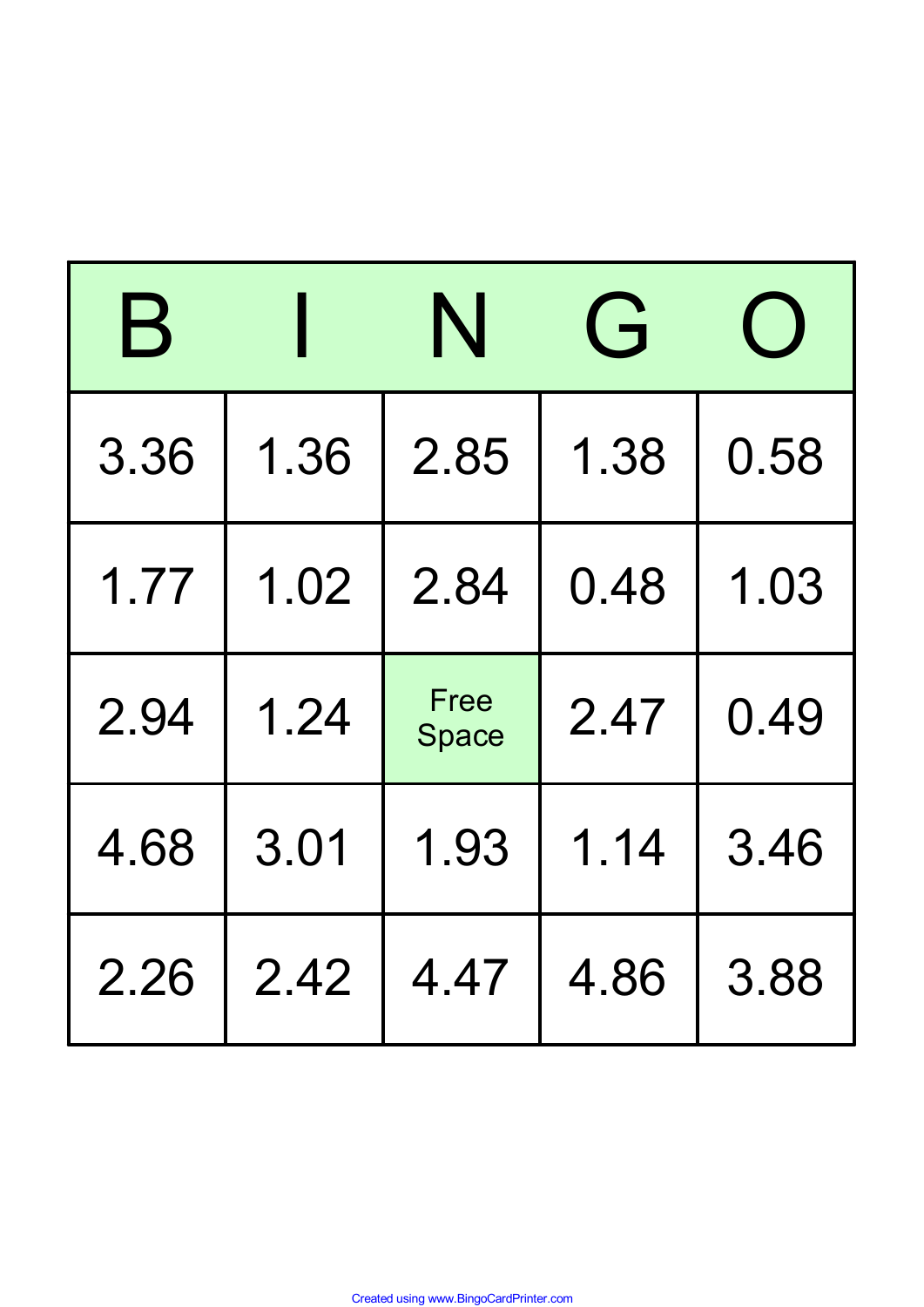| $\mathbf B$ |      | N             | $\overline{G}$ |      |  |
|-------------|------|---------------|----------------|------|--|
| 2.84        | 1.93 | 2.85          | 1.09           | 2.26 |  |
| 1.38        | 2.57 | 3.88          | 1.15           | 3.46 |  |
| 1.03        | 2.94 | Free<br>Space | 1.24           | 0.58 |  |
| 4.68        | 1.14 | 0.49          | 0.93           | 1.77 |  |
| 2.35        | 1.02 | 1.1           | 2.93           | 2.25 |  |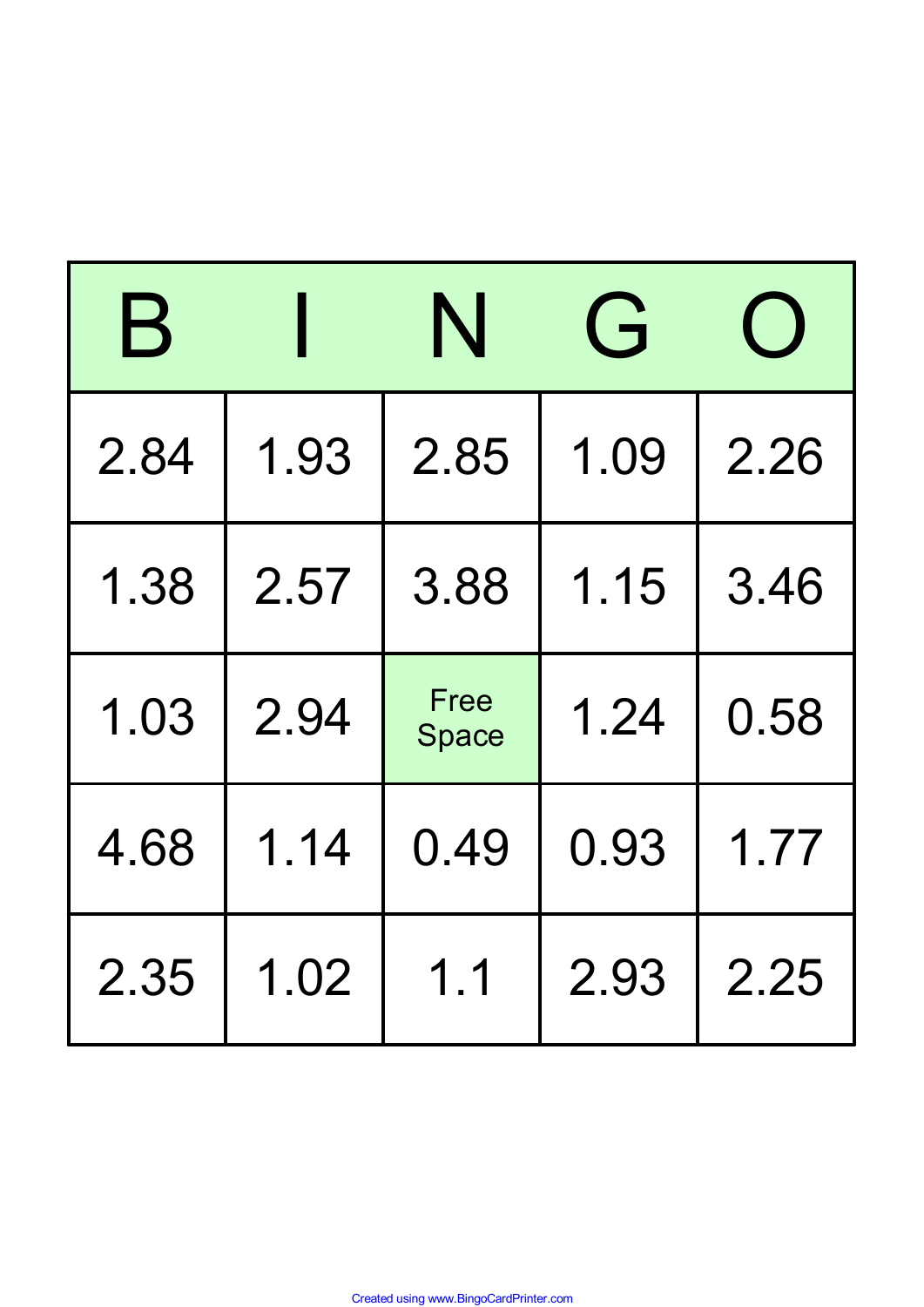| $\mathbf B$ |      | N             | $\overrightarrow{F}$ |      |
|-------------|------|---------------|----------------------|------|
| 2.26        | 2.93 | 2.94          | 1.28                 | 2.35 |
| 4.68        | 4.86 | 2.47          | 1.77                 | 1.03 |
| 0.49        | 2.85 | Free<br>Space | 2.42                 | 3.46 |
| 0.48        | 4.47 | 1.02          | 3.36                 | 2.25 |
| 3.01        | 1.36 | 2.69          | 0.93                 | 2.57 |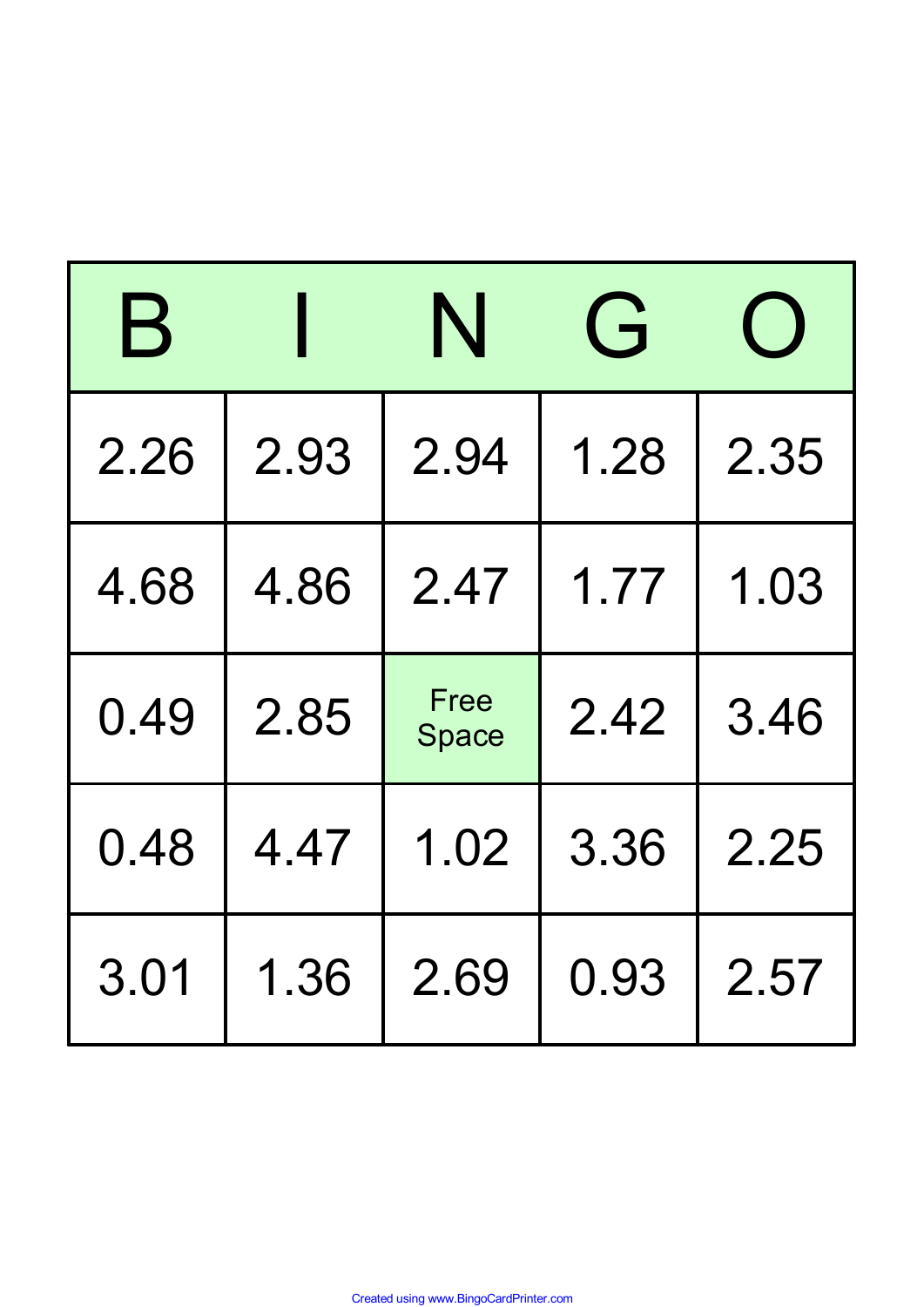| $\mathbf B$ |      | N             | $\overrightarrow{F}$ |      |  |
|-------------|------|---------------|----------------------|------|--|
| 1.03        | 2.94 | 2.26          | 1.1                  | 4.47 |  |
| 2.85        | 1.38 | 1.09          | 3.01                 | 1.28 |  |
| 2.57        | 2.84 | Free<br>Space | 3.88                 | 1.14 |  |
| 0.93        | 1.15 | 4.86          | 2.47                 | 2.35 |  |
| 1.02        | 0.48 | 2.69          | 2.25                 | 3.46 |  |